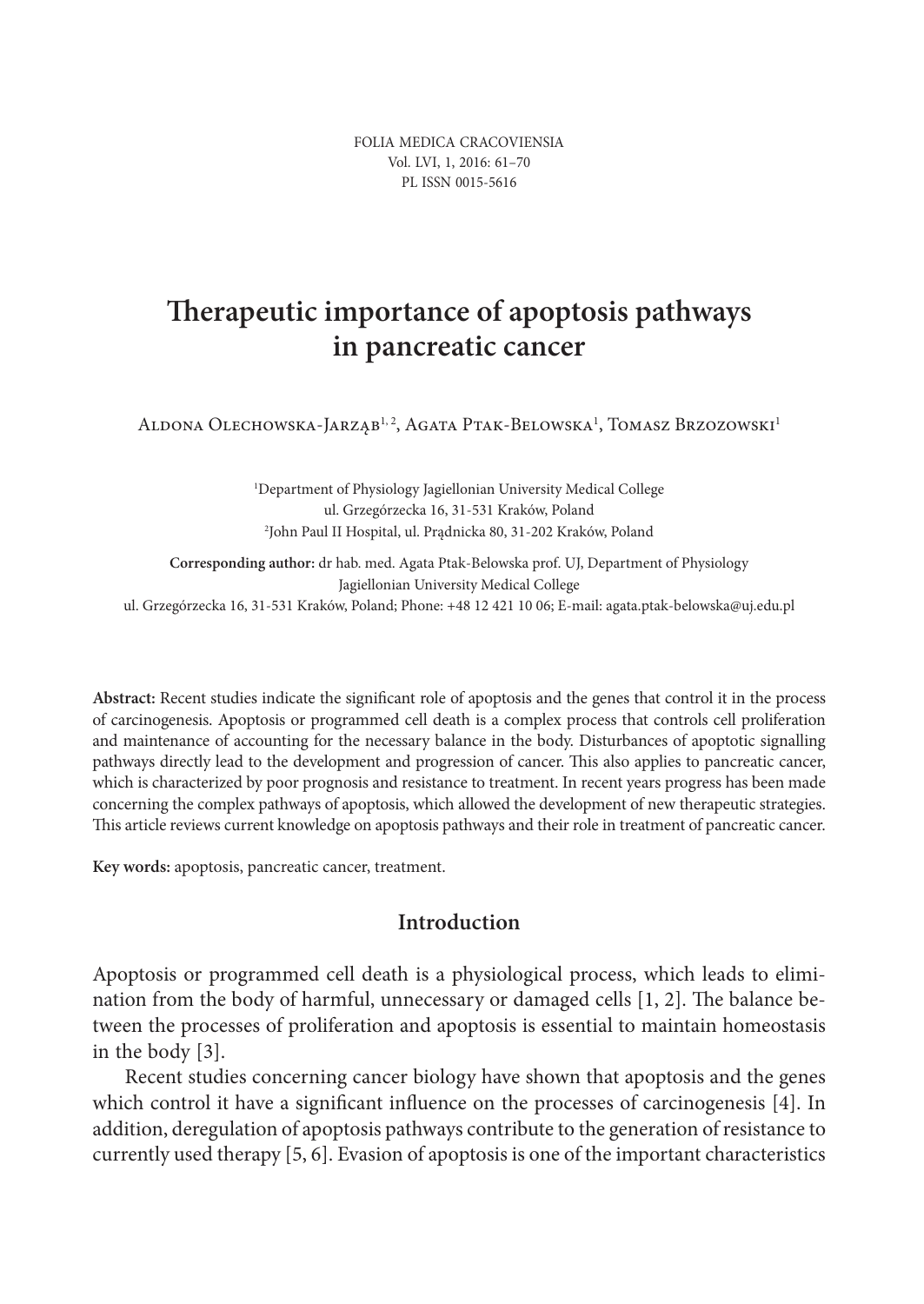of cancer, promotes tumor growth and progression of metastases [7]. Therefore, a better understanding of the regulation of apoptosis in cancer cells may contribute to more effective treatments (Fig. 2) [8].

Pancreatic cancer is a cancer of the increasing incidence of survival 5 years not exceeding 5% [9]. Insufficient effectiveness of current treatment a regimen contributes to poor prognosis and is one of the most important challenges in the field of oncology [10].

Currently, considerable progress in clarifying the molecular mechanisms of pancreatic cancer. It was shown that the development of pancreatic cancer is due to the presence of numerous genetic abnormalities and disorders of the genes responsible for the regulation of apoptosis [11]. The accumulation of mutations leading to changes in the morphology of epithelial ductal and tumor development [12]. In pancreatic cancer is well documented high incidence of p53 gene mutations and gene family Bcl-2 (*B-cell lymphoma 2*) [11, 13].

### **Apoptosis pathways**

The main pathways leading to apoptosis can be induced by a signal from the outside, which is associated with activation of membrane death receptors. The second way is called the p53 pathway proceeds with the participation of mitochondria and is referred to as internal [14]. The DNA damaging agents and activating apoptosis replace the thermal stress, oxidative stress, lack or deficiency of growth factors. To internal regulators of apoptosis are included among other proteins belonging to the Bcl-2 family [11].

Activation of the external route begins with the stimulation of receptors "death signal" (Fig. 1) which takes place by attaching to specific ligands [11, 14]. Membrane death receptors belong to the TNF (*tumor necrosis factor*) receptor superfamily, they also include TNF-R1 (*tumor necrosis factor receptor*), Fas (Apo-1/CD95) and receptors for *TRAIL* (*TNF related apoptosis inducing ligand*). These receptors are activated by their natural ligands (*TNFα, FasL, factor TRAIL*) [8, 15]. A unique feature is the presence of death receptor intracellular domain DD (*death domain*). As a result of ligand-binding receptor oligomerization occurs, then it is linked to a protein FADD (*Fas-associated death domain protein*) and procaspase 8 or 10 thereby forming a complex of DISC (*death-inducing signaling complex*) [8, 14, 15]. The consequence of these processes is the activation procaspase 8, which is a direct activator of caspase 3. It is postulated that the role of caspase-10 may be important in cells which lack caspase-8 [16].

In the cells of "type I" apoptosis pathway is exclusively external, but in other "type II" signal amplification occurs through mitochondria. This process is associated with proteolysis of the proapoptotic protein Bcl-2 family, namely protein Bid (*BH3 in- teracting domain*) by caspase 8 [15]. This protein is in an active form *tBid* (*truncated Bid*) moves to the mitochondria, where it comes to its integration with the inner mitochondrial membrane [17–19].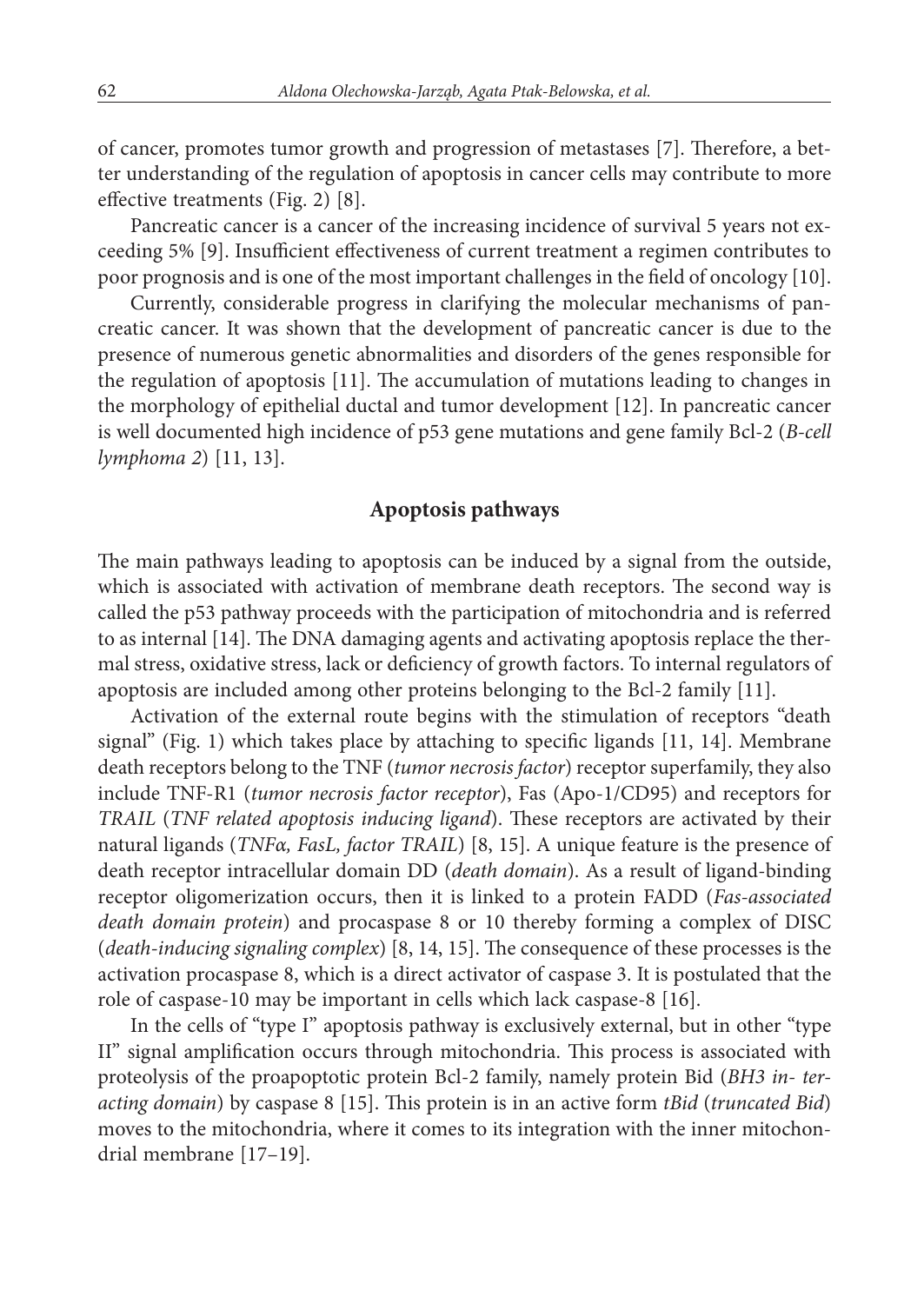

**Fig. 1.** Simplified diagram of the process of apoptosis in the two pathways connecting by *Bid* protein.

Activation of the internal (Fig. 1) route is associated with the outflow of cytochrome c (*cyt c*), which induces the formation of a complex called apoptosome composed of cyt c, procaspase 9, ATP and the cytosolic protein Apaf 1 (*Apoptotic protease activating factor 1*). The formation of the complex is required for activation procaspase 9, which acts as a direct activator of caspase 3 [14, 15]. The mitochondrial proteins are released by the IAP (*Binding Protein with Low PI*) antagonist inhibitor of apoptosis and protein AIF (*Apoptosis Inducing Factor*) [8].

Morphological processes are described as structural changes in the cell. This leads to loss of intracellular water, the concentration of the cytoplasm and cell size reduction. A characteristic feature of apoptosis is nuclear chromatin condensation and the disappearance of nuclear membrane, and the next stage of the fragmentation of the nucleus [2, 11].

# **The role of apoptosis pathways in the treatment of pancreatic cancer**

### Death receptors

One of the factors that trigger the process of apoptotic cell death is death receptor activation. Deregulation of this pathway may contribute to tumor growth and tumor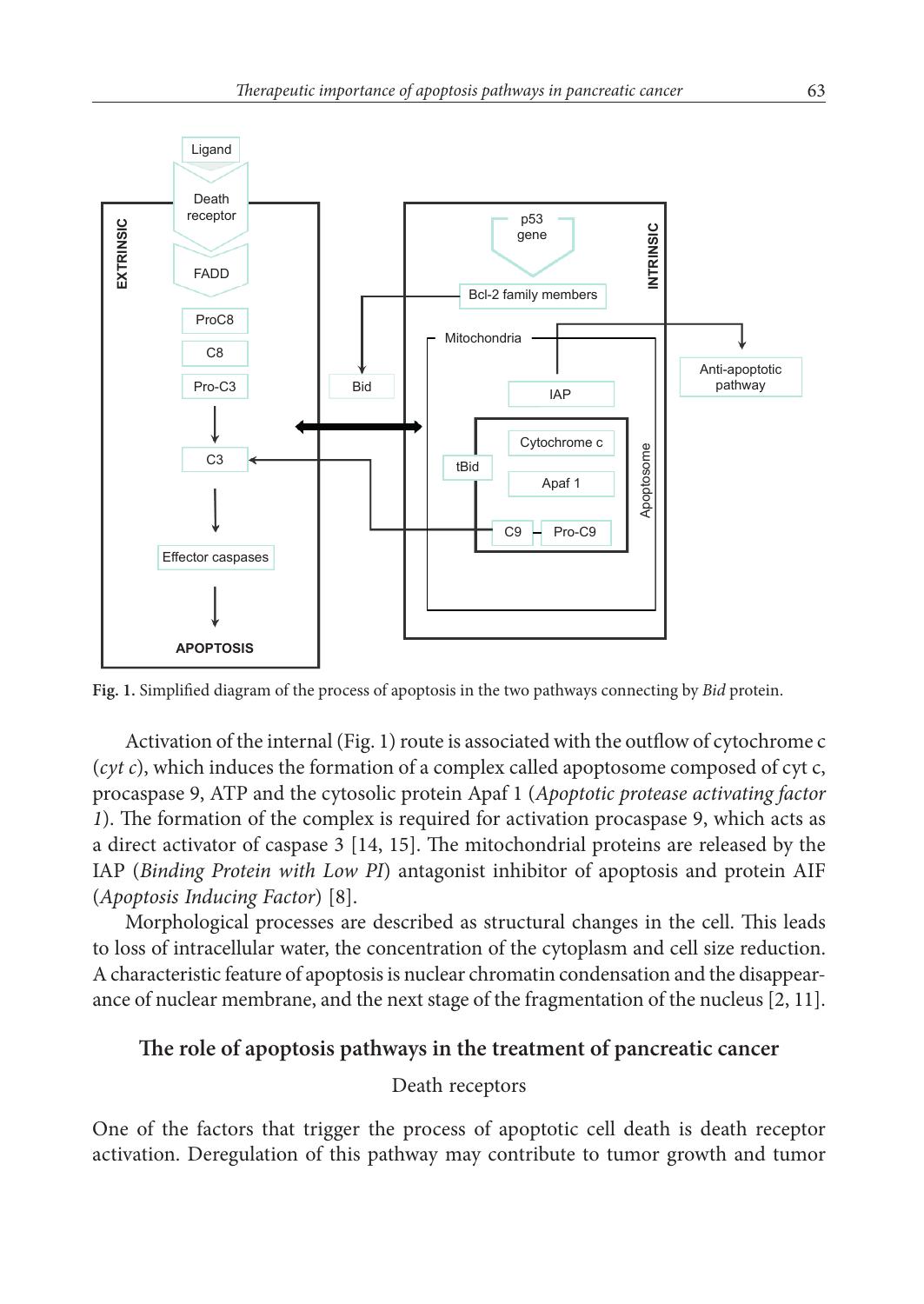development [14]. Therefore, these receptors appear to be a natural goal for molecular anticancer drugs [20]. In the case of pancreatic cancer drew attention to the receptor Fas (Apo-1/CD95), TRAIL-R1, TRAIL-R2 and their ligands [15].

Arrangements for the Fas receptor expression in pancreatic cancer are conflicted, which may suggest that cancer cells may avoid apoptosis by downregulation of Fas receptor. In addition, demonstrated that FAP1 (*Fas-associated phosphatase 1*) can block the function of Fas. Cell lines resistant to Fas-dependent apoptosis show a strong overexpression of FAP-1, which was also observed in pancreatic cancer cells. Modulation of the enzymatic activity of FAP-1 can be used in the search for effective treatment of pancreatic cancer [15, 21].

Promising candidate because of its low toxicity is TRAIL, however, most pancreatic cancer cell lines show resistance to it. Sensitivity to TRAIL may be increased by combination therapy with other chemotherapeutic agents. It was observed that TRAIL has a higher antitumor activity in combination with gemcitabine [8, 22]. Because of the resistance to TRAIL is designed for this type of selective receptor variants of recombinant TRAIL. Following an exchange of several amino acids in the native recombinants obtained selectivity for TRAIL-R1 and TRAIL-R2. In this way, managed to obtain a human agonistic monoclonal antibodies specific for TRAIL receptors. Antibodies have proven to be effective as monotherapy and combination therapy [23].

It should be noted that not all receptors of this group have a death domain (DD). Some receptors for TRAIL (TRAIL-R3, TRIAL-R4, DcR3) is a so-called "decoy receptors". Joining factor TRAIL by these receptors does not induce apoptosis pathway activation [22].

In vitro studies have also shown an increased incidence of metastases, suggesting that in addition to the role of pro-apoptotic TRAIL may act as features associated with the mechanisms of tumor cell resistance to apoptosis and activation of a cascade of survival [8, 22].

#### Inhibitors of apoptosis proteins (IAP)

Protein IAP (*Inhibitor of Apoptosis Proteins*) are important defense against cancer cell death by apoptosis, also perform important functions during cell division. For IAP proteins are: NAIP (*Neural Apoptosis Inhibitor Protein*), XIAP (*X-linked IAP*), survivin, Bruce (Apollon), livin (ML-IAP) and cIAP-1 (*cellular inhibitor of apoptosis-1*)*,* cIAP-2 (*cellular inhibitor of apoptosis-2*). Most of them have the ability to directly bind and inhibit caspase 3, 7, and 9 [8, 22, 24]. IAP proteins may also act as ubiquitin ligases and in this way to the degradation of caspases [25]. Membership of a protein depends on the presence of IAP BIR (*baculoviral IAP-repeat*) domains required for interaction with caspases [15].

High expression of IAP proteins (IAP, cIAP-1, cIAP-2, survivin, livin) was observed in pancreatic cancer cells [26]. The IAP protein has the strongest anti-apoptotic activity of XIAP, which has the ability to directly block the caspases. In many cells, including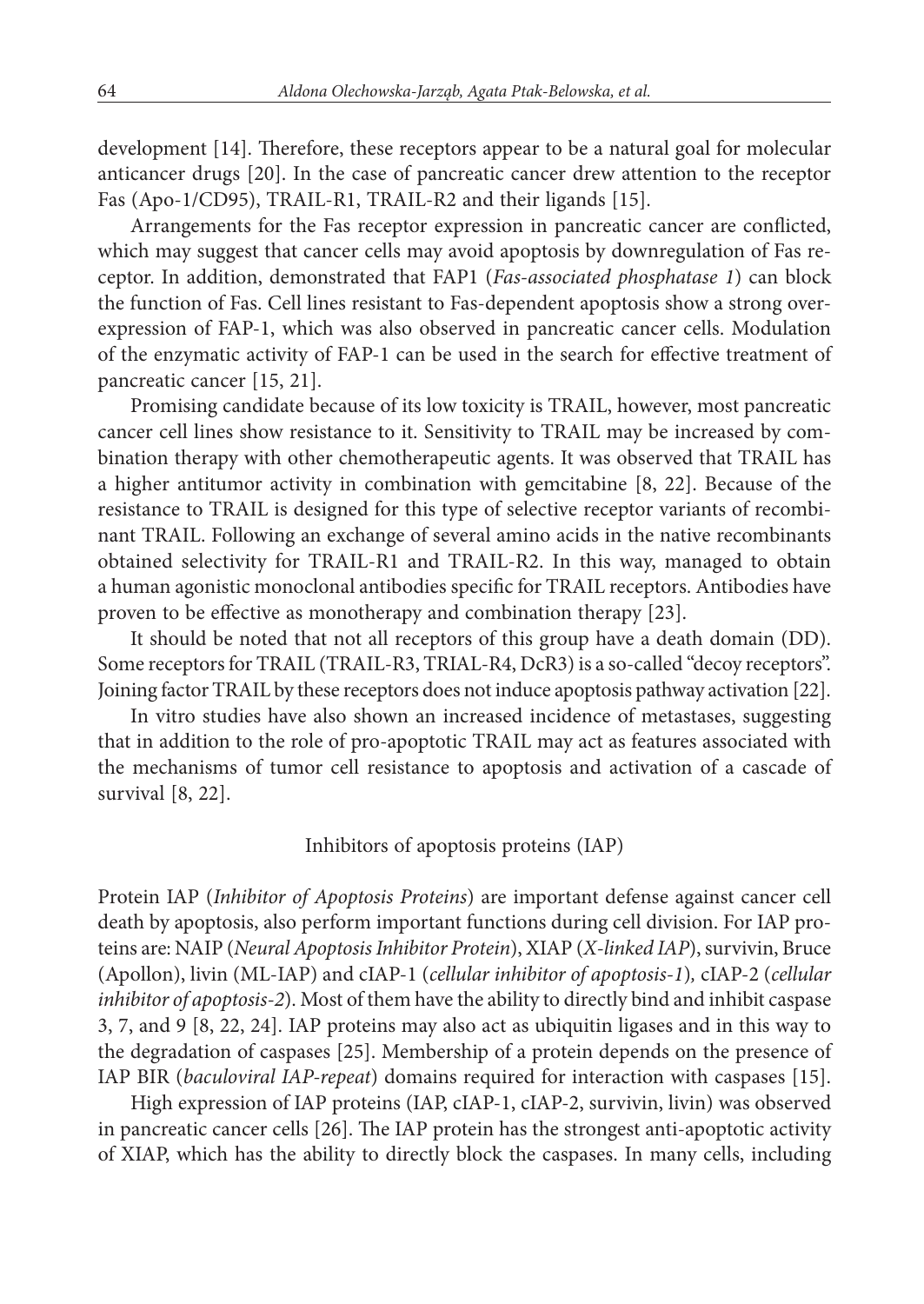pancreatic cancer have a reduced level of a negative regulator of XIAP, namely XAF-1 (*XIAP-associated factor 1*), regarded as a tumor suppressor gene product. In multivariate analysis, expression of XAF-1 proved to be a significant predictor of survival among patients. It has been observed since that low levels of XAF-1 correlates with poor prognosis in patients with pancreatic cancer [27].

IAP proteins are negatively controlled at several levels including the mitochondrial Smac/DIABLO (*Second Mitochondria-derived Activator of Caspases/Direct IAP Binding Protein with Low PI*) to prevent inhibition of caspase 3 and 9, which sensitizes cancer XIAP, which binds peptides of Smac/DIABLO can be used as a target for the design of compounds that inhibit the activity of XIAP [28].

For compounds that inhibit XIAP are synthetic, small molecule inhibitors to sensitize cancer treatment. XIAP is an inhibitor of benzoquinone Embelin, a natural compound of plant origin. It was observed that this compound in pancreatic cancer cells induces apoptosis via the TRAIL pathway [29]. The expression level of XIAP may be subject to reduction under the influence of XIAP antisense oligonucleotides and with the participation of RNA interference (RNAi), the phenomenon of silencing on or off gene expression by RNA [22]. XIAP antisense oligonucleotides act on pancreatic cancer cells and cause the start of apoptosis with TRAIL pathway [30]. Acting on XIAP RNAi also can induce apoptosis after TRAIL treatment, anti CD95 or γ radiation [31], and also has the ability to suppress cell growth and proliferation of pancreatic cancer [22, 32]. Reduction of IAP protein expression in some pancreatic cancer cell lines was also observed after treatment with anticancer doxorubicin, cisplatin, gemcitabine [26, 33].

#### Mitochondrial pathway

Bcl-2 proteins are group of cellular oncogene products that regulate cell death process. The earliest discovered member of this group, from which the name is the anti-apoptotic protein Bcl-2. Proteins of the Bcl-2 family have in common at least one of the four regions of homology domains called Bcl-2 (*Bcl-2 homology domain —* BH): BH1, BH2, BH3 and BH4. These domains determine the structure and function of these proteins [34]. The family of Bcl-2 antiapoptotic proteins include Bcl-2, Bcl-XL (*B-cell lymphoma-extra large*), MCL-1 (*myeloid cell leukemia sequence 1*) and proapoptotic (Bax, Bak, Bad, Bid) [11, 17]. A common cause of lack of efficacy of anticancer therapy is the overexpression of proteins with antiapoptotic properties and reduced expression of proapoptotic proteins (Fig. 2) [17].

High expression of Bcl-2 occurs in many types of cancer, but it does not deal with pancreatic cancer, where expression is normal or even weakly expressed [35]. In pancreatic cancer cells overexpression of Bcl-XL was observed which is the cause of resistance to apoptosis dependent Fas and TRAIL [36]. It was shown also that Bcl-XL expression correlates with survival. Patients with weak expression of Bcl-XL lived significantly longer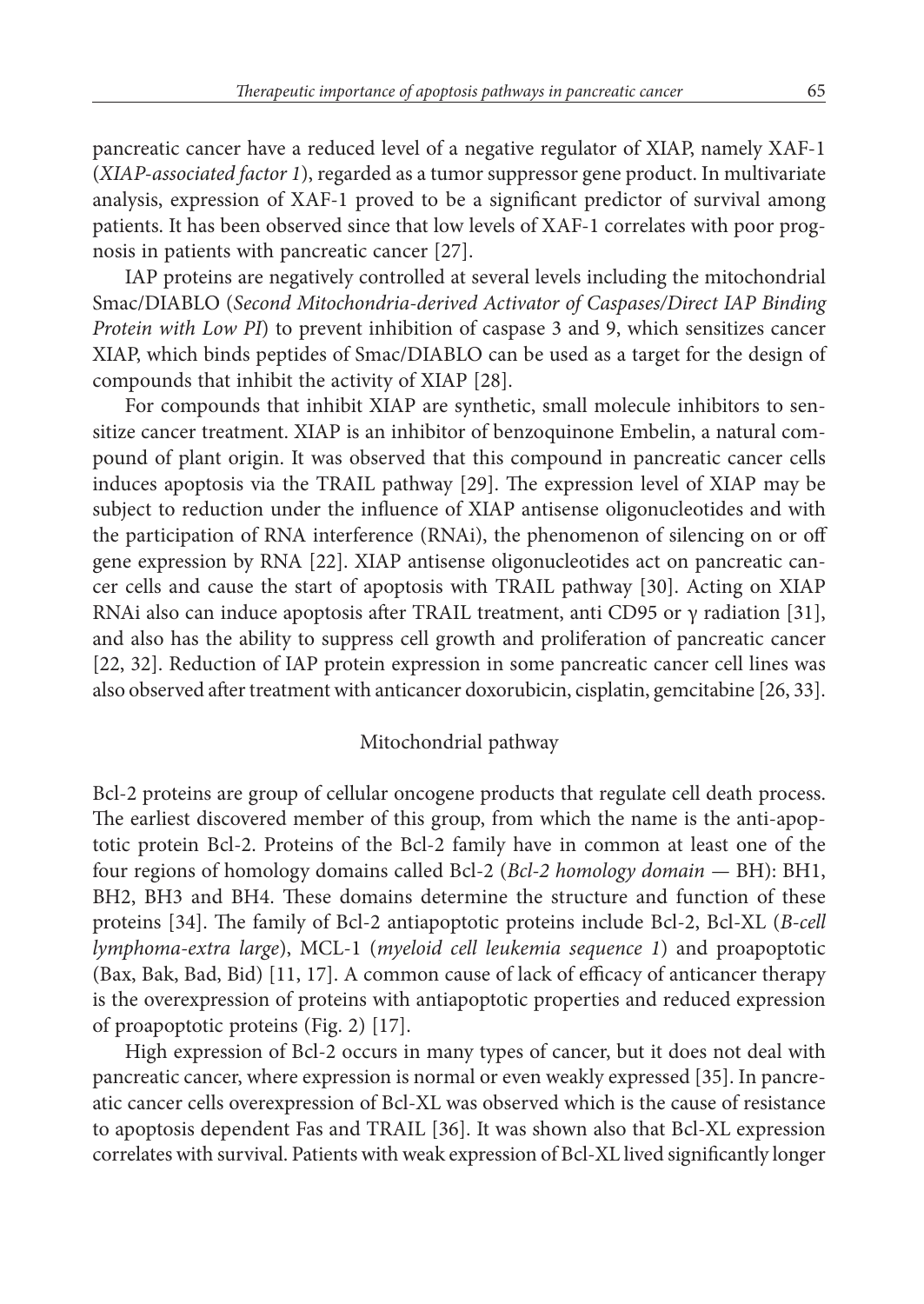

**Fig. 2.** Effects causing pancreatic cancer and possible treatment options (modificated from Westphal and Kalthoff, 2003).

after tumor resection than those in whom there was even a moderate protein expression [37]. Therefore, Bcl-XL may be an ideal target in the treatment of pancreatic cancer [15].

There was a significant role of antisense oligonucleotides Bcl-XL, which inhibit the growth of pancreatic cancer cells, and cause the induction of apoptosis through decrease of Bcl-XL [15]. Bcl-XL antisense oligonucleotides also increase sensitivity to chemotherapeutic agents such as gemcitabine [38].

 Proapoptotic proteins play important role in pancreatic cancer therapy. It was shown that pancreatic cancers that overexpress Bax have a greater sensitivity to gemcitabine [39]. Other studies have shown that increased levels of Bax and decrease Bcl-2 expression correlates with the exponentiation inhibitory effect of cisplatin in pancreatic cancer [40]. This means that the overexpression of Bax may be important in increasing the therapeutic efficacy of chemotherapy. It should be stressed that overexpression of Bax in pancreatic cancer had no effect on the rate of apoptosis and the expression of Bcl-2 and Bcl-XL [39, 40].

Another approach to targeting antiapoptotic Bcl-2 is the use of inhibitors. ABT-737 Bcl-2 inhibitor sensitizes pancreatic cancer cells to apoptosis by stimulating the external and internal apoptotic pathways [22, 41]. An inhibitor of Bcl-2 TW-37 inhibits pancreatic cancer cell growth and tumor invasion and induces apoptosis [42].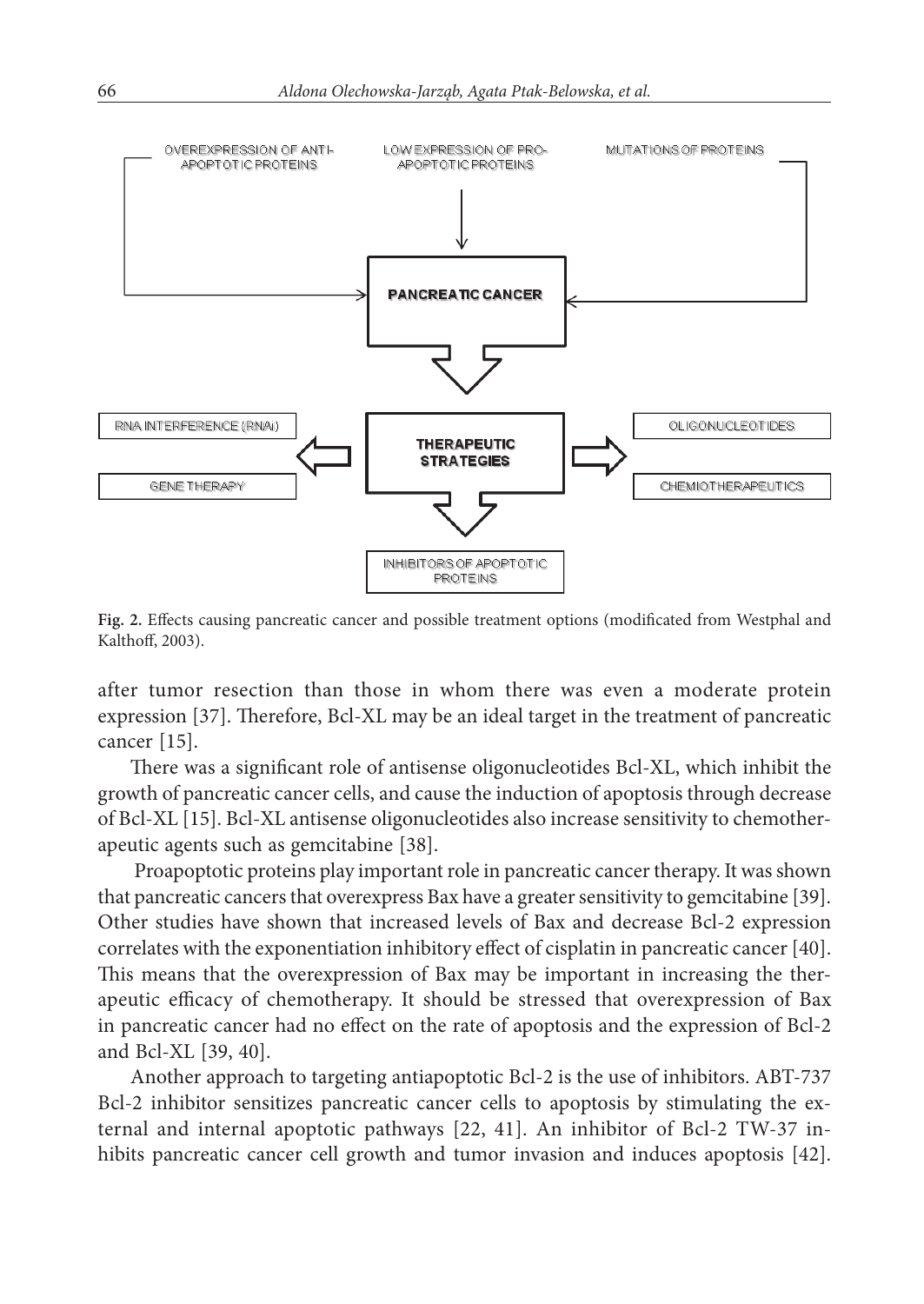High affinity for Bcl-XL shows ABT-263 inhibitor recently introduced for clinical trials. Reported data on the efficacy of this measure are promising. It is believed that it will be very effective in cancers characterized by overexpression of Bcl-2 or Bcl-XL [22, 41].

# **Other factors and signaling pathways could be a target for pancreatic cancer therapy**

Nuclear factor of *κ*β (NF-*κ*β)

The transcription factor NF-κ $\beta$  is regarded to be a factor increasing cell survival by activating antiapoptotic proteins. Normally present as an inactive complex in the cytoplasm. The variety of stimuli such as cytokines, oncogenes and stress can lead to its degradation and thus contribute to the activation of antiapoptotic genes and inhibition of apoptosis [43, 15]. It was shown that  $NF-\kappa\beta$  factor contributes to the inhibition of apoptosis in various tumor types including in patients with pancreatic cancer [15]. Therefore represents an important target in anticancer therapy. It was observed that inhibition of NF-κβ by MG 132 or sulfasalazine sensitizes pancreatic cancer cells to apoptosis induced by etoposide (VP16) or doxorubicin [44]. In addition, inhibition of nuclear factor by derivatives of polyphenols such as quercetin reduces the growth of cancer cells and prevents metastasis [45].

### PI3K/Akt pathway

In many tumor types including pancreatic cancers, occur proteins associated with the so-called antiapoptotic routes. Therefore, under the influence of apoptogenic signals responsible for cell survival signal is stronger than death. An example is the route related to the kinase Akt/PKB (PI3K *phosphoinositide 3-kinase***/***AKT — also known as "protein kinase B", PKB*). The effect of protein kinase Akt/PKB is an inhibition of apoptosis and increased proliferation, including through the induction of NF-κβ, which ultimately leads to overexpression of antiapoptotic genes [14]. It has been shown to inhibit the kinase act through protein phosphorylation of Bad and caspase 9 and outflow of cytochrome c in a manner independent of phosphorylation of Bad. Also acts as a negative regulator of transcription factors of the Forkhead family that can induce gene expression of proapoptotic proteins [46, 47]. Akt to its activation requires phosphorylation by PI3 kinase. The tumor cells present often increased activity of PI3K kinase or Akt kinase [14, 15]. Strategies are implemented, which aim to block the enzymatic activity of PI3K and Akt / PKB. Wortmannin was found to be a potent inhibitor of PI3K. Treatment of cells of this compound led to the inhibition of proliferation and increasing apoptosis. In addition, wortmannin in combination with gemcitabine enhances apoptosis in vitro and in vivo in human pancreatic cancer cells [48].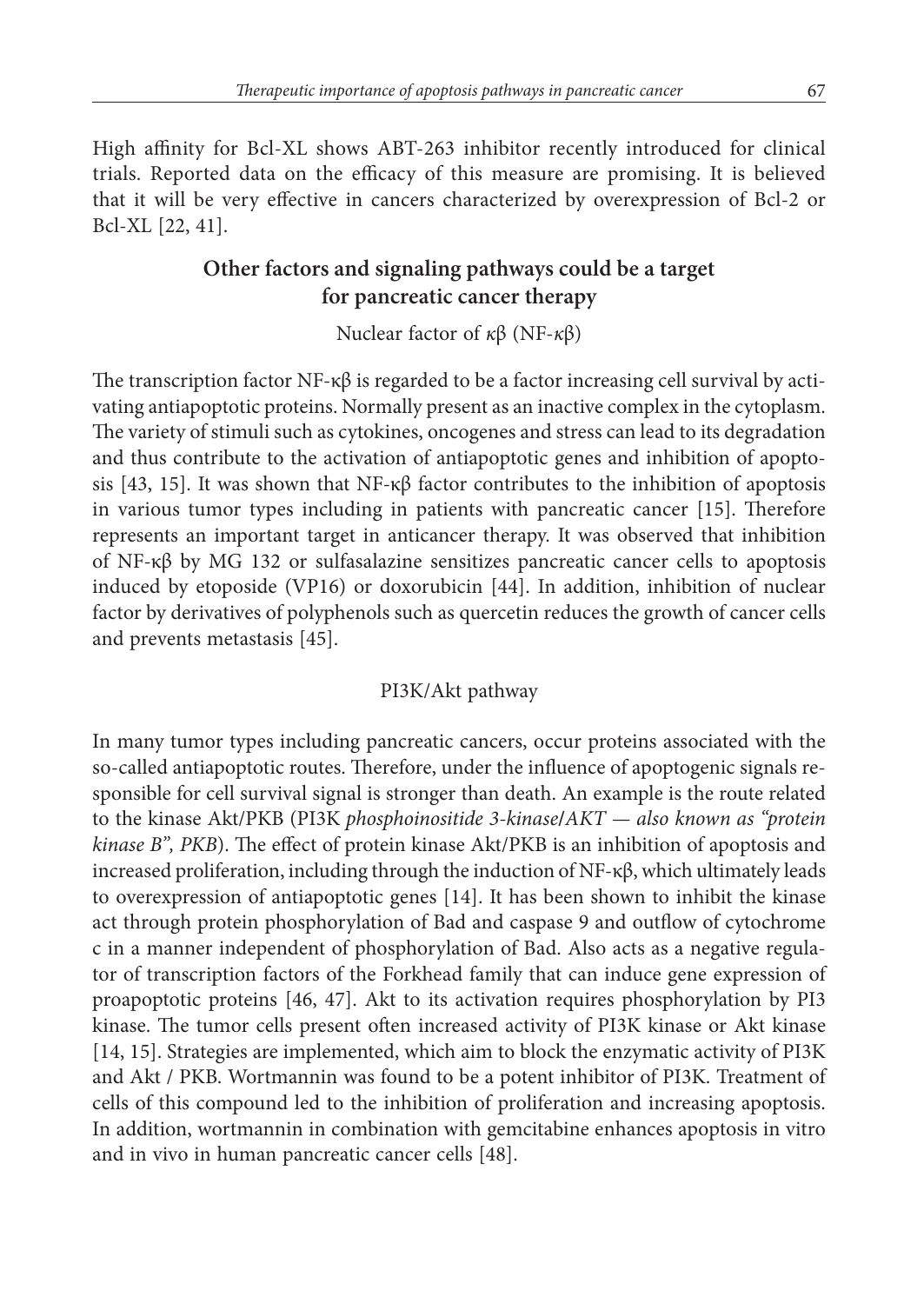#### Mutations in the p53 gene

Important role in the uncontrolled proliferation and resistance to apoptosis in cancer cells, play p53 gene mutations [11]. Product of this gene acts as a regulator apoptotic program and coordinate this process at different levels. During apoptosis, the terms for the activation of p53, a transcription factor that is responsible for the expression of proapoptotic proteins by mitochondrial and by involving the death receptors [47].

Mutations in p53 are observed in 50% of various cancers, and in people healthy, they may serve as a marker of increased cancer risk. Pancreatic cancer cell lines showed mutations in the p53 gene with a frequency of 95%. This affects the development and progression of cancer metastases. Therefore developed a number of methods based on gene therapy to normalize the function of p53 and inhibit the process of carcinogenesis [15].

### **Conclusions**

The mechanisms involved in programmed cell death are crucial in understanding of cancer development and enable discovering of anti-cancer therapy. It is believed that the effectiveness of anticancer therapy is inhibition of cell proliferation and induction of apoptosis. Therefore, a better understanding of molecular mechanisms and signaling pathways that affect apoptosis may lead to the creation of a rational anticancer strategy that will contribute to the effective treatment of cancer patients.

## **Conflict of interest**

None declared.

### **References**

- 11. *Reed J.C*.: Mechanisms of apoptosis. Am J Pathol. 2000; 157: 1415–1430.
- 12. *Hengartner M.O*.: The biochemistry of apoptosis. Nature. 2000; 407: 770–776.
- 13. *Smolewski P., Grzybowska O.*: Therapeutic regulation of apoptosis actual experiences and prospects of the development. Acta Hematologica Polonica. 2002; 4: 393–401.
- 14. *Lowe S.W., Lin A.W*.: Apoptosis in cancer. Carcinogenesis. 2000; 21: 485–495.
- 15. *Fulda S., Debatin K.M.*: Extrinsic versus intrinsic apoptosis pathways in anticancer chemotherapy. Oncogene. 2006; 25: 4798–4811.
- 16. *Johnstone R.W., Ruefi A.A., Lowe S.W.*: Apoptosis: a link between cancer genetics and chemotherapy. Cell. 2002; 108: 153–164.
- 17. *Hanahan D., Weinberg R.A.*: The hallmarks of cancer. Cell. 2000; 100: 57–70.
- 18. *Fulda S*.: Apoptosis pathways and their therapeutic exploitation in pancreatic cancer. J Cell Mal Med. 2009; 13: 1221–1227.
- 19. *Parker S.L., Tond T., Balden S.*: Cancer statistics. Cancer J Clin. 1997; 47: 5–27.
- 10. *Schneider G., Siveke J.T., Eckel F., Schmid R.M.*: Pancreatic cancer: basic and clinical aspects. Gastroenterology. 2005; 128: 1606–1625.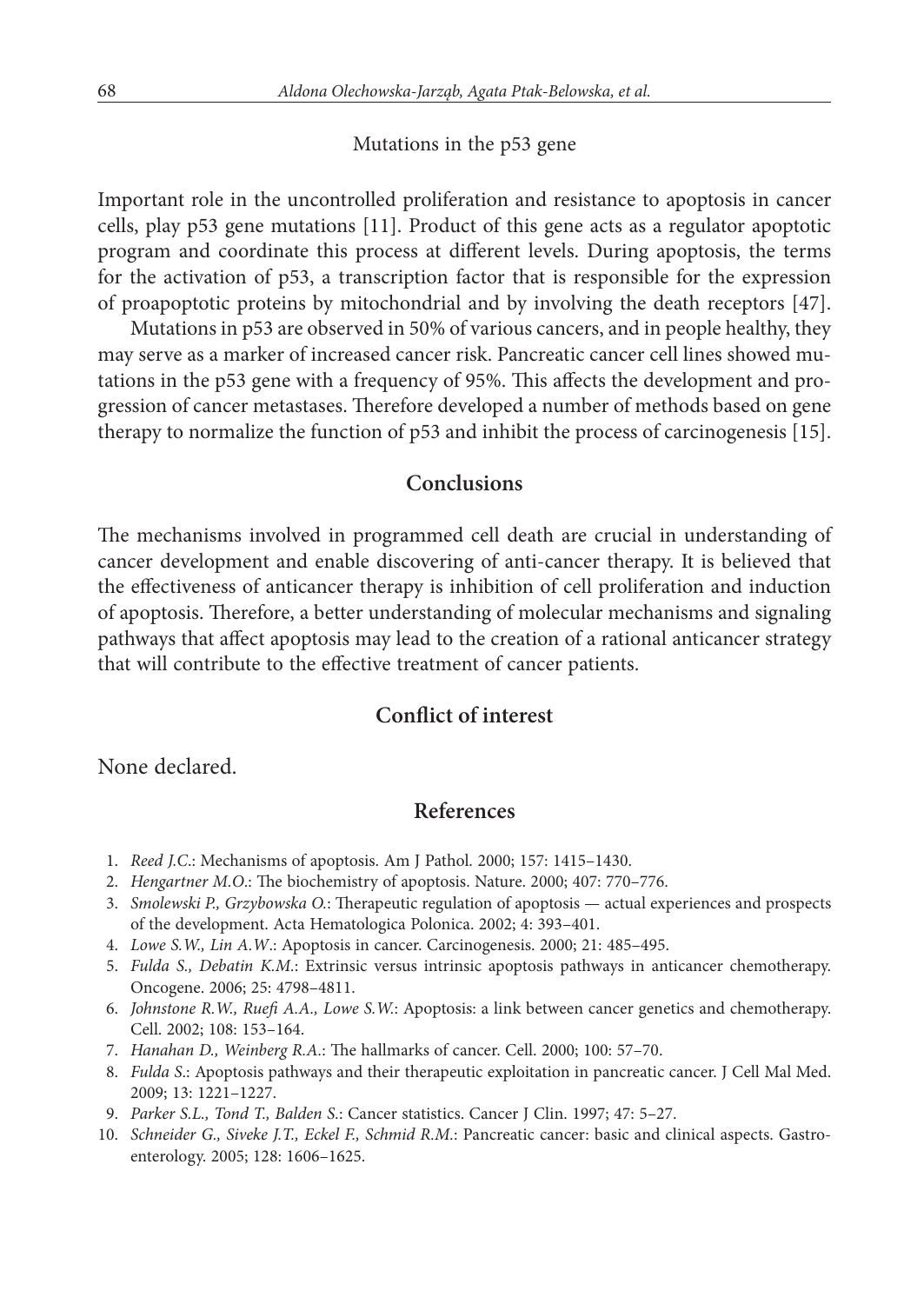- 11. *Talar-Wojnarowska R., Małecka-Panas E.*: Role of selected proteins regulating apoptosis in pancreatic cancer. Gastroenterologia Polska. 2004; 11: 75–80.
- 12. *Hruban R.H., Witentz R.E., Goggins M., Offerhaus G.J., Yeo C.J.*: Pathology of incipient pancreatic cancer. Ann Oncol. 1999; 4: 9–11.
- 13. *Femandez-Zapico M.E., Kaczyński J.A., Urrutia R.*: Pancreatic cancer research: challenges, opportunities and recent developments. Curr Opin Gastroenterol. 2002; 18: 563–567.
- 14. *Ghobrial I.M., Witzig T.E., Adjei A.A.*: Targeting apoptosis pathways in cancer therapy. Cancer J Clin. 2005; 55: 178–194.
- 15. *Westphal S., Kalthoff H.*: Apoptosis: Targets in pancreatic cancer. Molecular Cancer. 2003; 2: 1–14.
- 16. *Kischkel F.C., Lawrence D.A., Tinel A., et al.*: Death receptor recruitment of endogenous caspase-10 and apoptosis initiation in the absence of caspase-8*.* J Biol Chem. 2001; 276: 46639–46646.
- 17. *Adams J.M., Cary S*.: The Bcl-2 apoptotic switch in cancer development and therapy. Oncogene. 2007; 26: 1324–1337.
- 18. *Kromer G., Galluzzi L., Bremer C.*: Mitochondrial membrane permeabilization in cell death. Physiol Rev. 2007; 87: 99–163.
- 19. *Zamzami N., Kroemer G*.: The mitochondrion in apoptosis: how Pandoras box opens. Nature Rev Mol Cell Biol. 2001; 2: 67–71.
- 20. *Wajant H., Gerspach J., Pfizenmaier K*.: Tumor therapeutics by design: targeting and activation of death receptors. Cytokine Growth Factor Rev. 2005; 16: 55–76.
- 21. *Molinedo F., Gajate C.*: FAS/CD95 death receptor and lipid raffs: New targets for apoptosis-directed cancer therapy. Drug Res. 2006; 9: 51–73.
- 22. *Fulda S*.: Targeting apoptosis signaling in pancreatic cancer. Cancers. 2011; 3: 241–251.
- 23. *Kruyt F.A.*: TRAIL and cancer therapy. Cancer Letters. 2008; 263: 14–25.
- 24. *La Casse E.C., Mahoney D.J., Cheung H.H., Plencheffe S., Baird S., Korneluk R.G.*: IAP-targeted therapies of cancer. Oncogene. 2008; 27: 6252–6275.
- 25. *Suzuki Y., Nakabayashi Y., Takahashi R.*: Ubiquitin-protein ligase activity of X-linked inhibitor of apoptosis protein promotes proteasomal degradation of caspase-3 and enhances its anti-apoptotic effect in Fas-induced cell death. PNAS. 2001; 98: 8662–8667.
- 26. *Lopes R.P., Gangesworan R., Mc Neish I.A., Wang Y., Lemoine N.R.*: Expression of the IAP protein family is dysregulated in pancreatic cancer cells and is importans for resistance to chemotherapy. Int J Cancer*.* 2007; 120: 2344–2352.
- 27. *Huang J., Yao W.Y., Zhu Q., et al.*: XAF1 as a prognostic biomarker and therapeutic target in pancreatic cancer. Cancer Sci. 2010; 101: 559–567.
- 28. *Liu Z., Sun C., Olejniczak E.T., et al.*: Sctructural basis for binding of SMAC/DIABLO to the XIAP BIR 3 domain. Nature. 2000; 408: 1004–1008.
- 29. *Mori T., Doi R., Kida A., et al.*: Effect of the XIAP inhibitor Embelin on TRAIL-induced apoptosis of pancreatic cancer cells. J Surg Res. 2007; 142: 281–286.
- 30. *La Casse E.C., Cherton-Horvat G.G., Hewitt K.E., et al.*: Preclinical characterization of AEG35156/ GEM640, a second generation antisense oligonucleotide targeting X-linked inhibitor of apoptosis. Clin Cancer Res. 2006; 12: 5231–5241.
- 31. *Giagkousiklidis S., Vellanki S.H., Debatin K.M., Fulda S.*: Sensitization of pancreatic carcinoma cells of gamma irradiation-induced apoptosis by XIAP inhibition. Oncogene. 2007; 26: 7006–7016.
- 32. *Vogler M., Durr K., Jovanovic M., Debatin K.M., Fulda S*.: Regulation of TRAIL-induced apoptosis by XIAP I pancreatic carcinoma cells. Oncogene. 2007; 26: 248–257.
- 33. *Shrikhande S.V., Kleeff J., Kayed H., et al.*: Silencing of X-linked inhibitor of apoptosis (XIAP) decreases gemcitabine resistance of pancreatic cancer cells. Anticancer Res. 2006; 26: 3265–3273.
- 34. *Rupniewska Z., Bojarska-Junak A.*: Apoptosis: Mitochondrial membrane permeabilization and the role played by Bcl-2 family proteins. Postępy Hig Dośw. 2004; 58: 538–547.